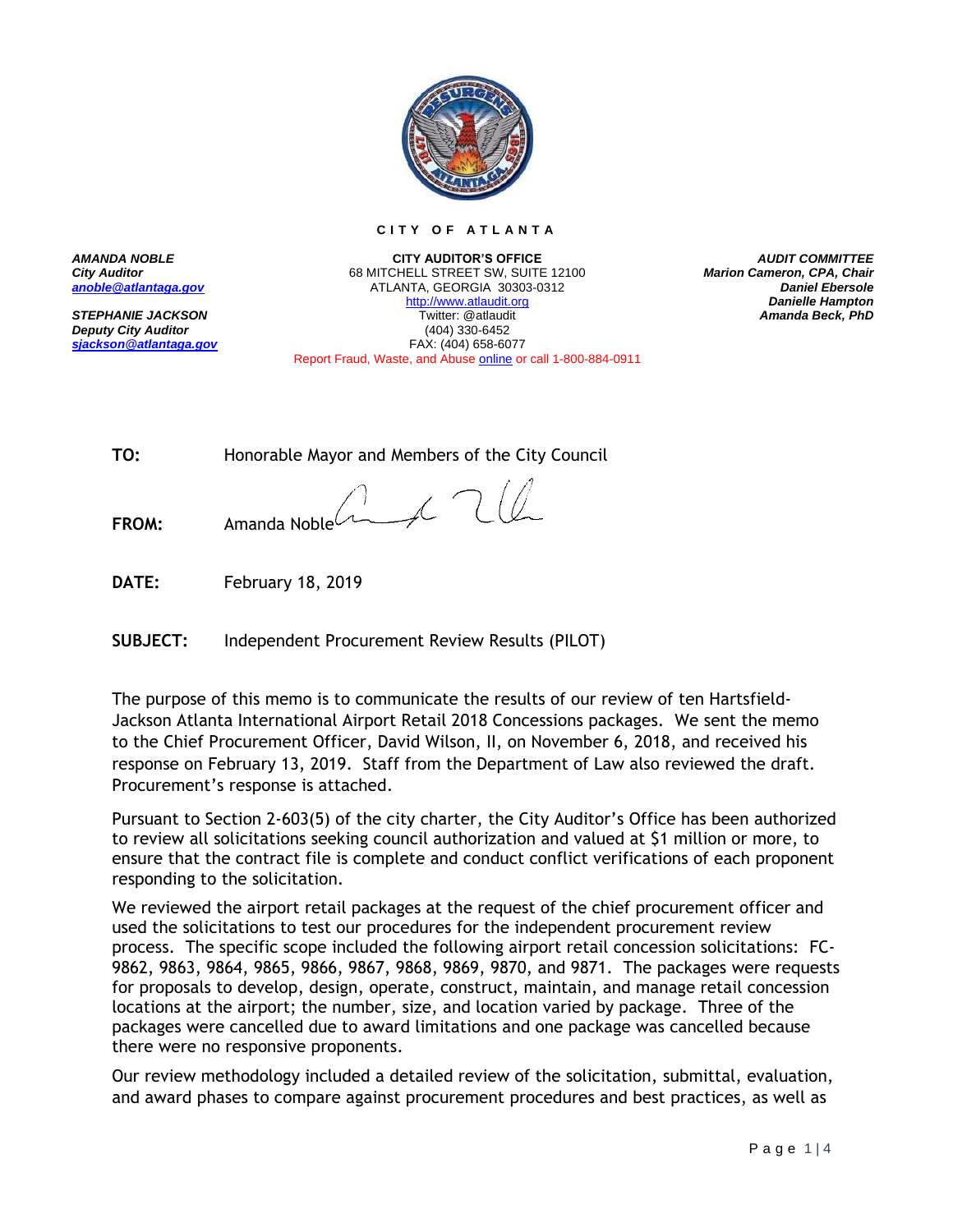testing to assess conflicts between parties involved in the process. We collaborated with the chief procurement officer to develop our specific testing methods, which are intended to flag potential indicators of bid manipulation and collusive bidding. The presence of any of these red flags in an individual solicitation does not necessarily indicate that fraud occurred.

In our review of the ten airport solicitations, we found no apparent conflicts of interest among parties involved in the solicitations. We noted the following areas of concern:

- 1. In FC-9871, procurement identified a proponent as responsive and moved them forward for evaluation; however, in our review the proponent did not appear to submit all documentation, and department staff noted the missing documentation on one of the responsive review forms. Unclear or inconsistent responsiveness determinations could be a red flag of bid manipulation.
- 2. In FC-9871, the proponent recommended for award was listed as a subcontractor in the losing proponent's submittal, which could suppress competition.
- 3. In FC-9866, a proponent bid twice once as a majority owner in a partnership, then again as a stand-alone business, which could suppress competition.
- 4. Six of the ten packages had fewer than three submittals. Receiving fewer than three bids is a widely accepted indicator of a lack of competition. Robust competition helps to reduce the risk of fraud.
- 5. All of the packages had four or more addenda, which could indicate unclear specifications or unclear scope of work. We did not find that the substantive changes in criteria appeared to favor a particular proponent.
- 6. An evaluator from the user agency failed to disclose ownership in one business on the city's 2017 financial disclosure form, which may be a potential ethics violation. The business did not appear to create a conflict of interest with the solicitations or the proponents, and the business was dissolved prior to the evaluation date. The evaluator reviewed FCs–9863, 9865, 9870, and 9871.
- 7. We noted that in at least one instance (FC-9871), procurement performed two responsive reviews of a proponent and reached different responsive determinations. Staff told us that they conduct validation reviews, which we believe is a prudent practice; however, it is not clear from the checklists which determination is final. For greater transparency and clarity, procurement should clearly note on the form which review is the final determination.
- 8. We also noted that in at least two instances (FC-9866 and FC-9868), the relationship between companies was not clear in the proposals, e.g., whether they are joint ventures, partnerships, etc. The relationship governs which company is required to submit the required forms for a responsive determination.

A table of our findings for each solicitation is shown below. The contents of this report reflect that these solicitations are still open and information providing specifics of the proposals is not yet public.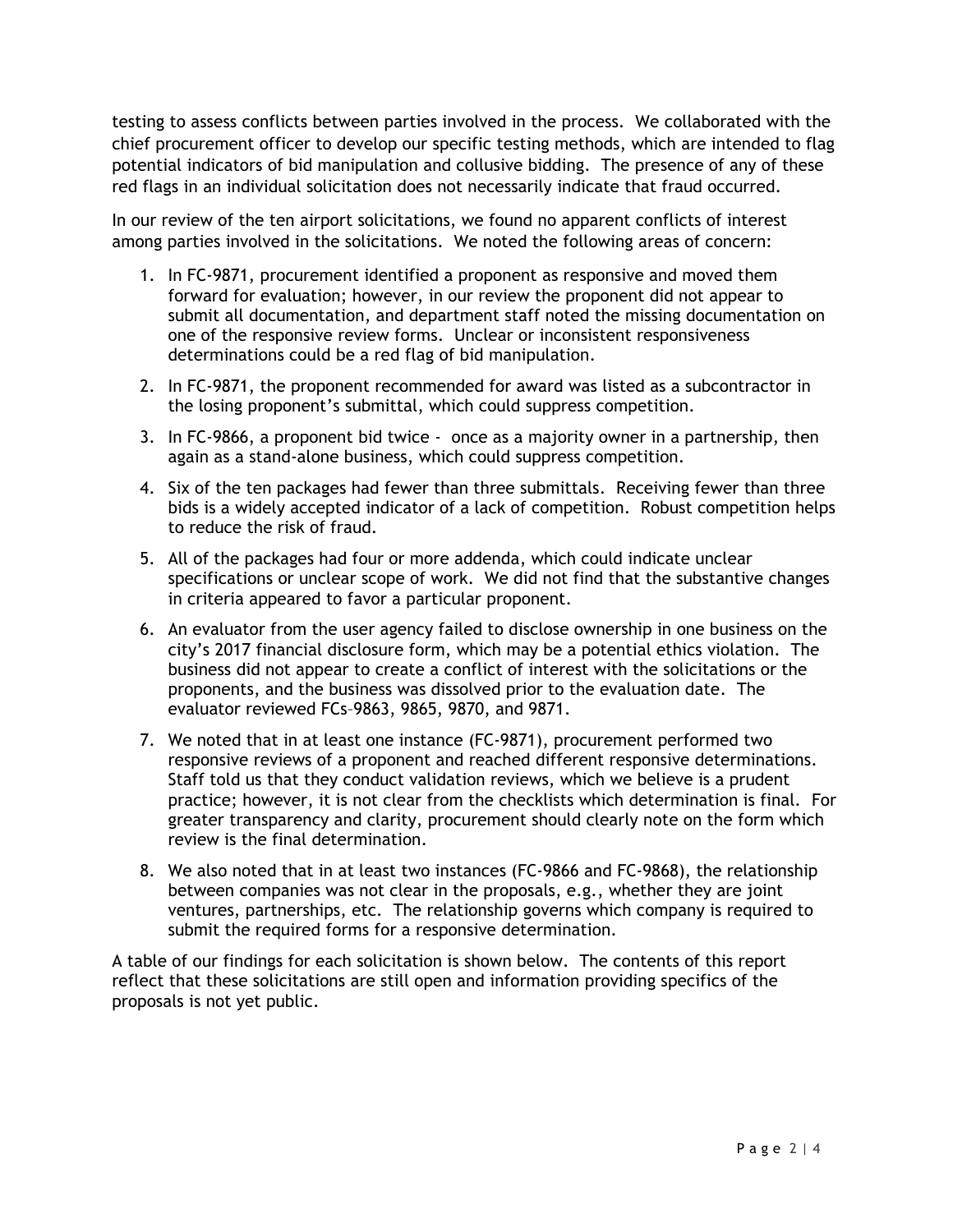| Solicitation #                             | Number of<br>Responsive<br>Submittals                                          | Red Flags Identified                                                                                                                                                                                                                                                                                                                                                                                                                                                                   |
|--------------------------------------------|--------------------------------------------------------------------------------|----------------------------------------------------------------------------------------------------------------------------------------------------------------------------------------------------------------------------------------------------------------------------------------------------------------------------------------------------------------------------------------------------------------------------------------------------------------------------------------|
| FC-9862                                    | • 2 submittals                                                                 | • Fewer than 3 submittals                                                                                                                                                                                                                                                                                                                                                                                                                                                              |
| 18 locations on<br>concourse A&T           | 1 responsive                                                                   | 4 addenda                                                                                                                                                                                                                                                                                                                                                                                                                                                                              |
| FC-9863                                    | $\bullet$ 2 submittals                                                         | One evaluator did not disclose ownership in one LLC on the                                                                                                                                                                                                                                                                                                                                                                                                                             |
| 20 locations on<br>concourse B &<br>Atrium | 2 responsive                                                                   | city's 2017 financial disclosure, which may be an ethics<br>violation. It should be noted that the LLC was dissolved prior<br>to the evaluation date.                                                                                                                                                                                                                                                                                                                                  |
|                                            |                                                                                | 5 addenda<br>$\bullet$<br>Fewer than 3 submittals<br>$\bullet$                                                                                                                                                                                                                                                                                                                                                                                                                         |
| FC-9864                                    | 4 submittals<br>$\bullet$                                                      | 5 addenda<br>$\bullet$                                                                                                                                                                                                                                                                                                                                                                                                                                                                 |
| 20 locations on                            | 2 responsive<br>$\bullet$                                                      |                                                                                                                                                                                                                                                                                                                                                                                                                                                                                        |
| concourses C&D                             | • Cancelled due to<br>award limitation                                         |                                                                                                                                                                                                                                                                                                                                                                                                                                                                                        |
| FC-9865                                    | • 6 submittals                                                                 | One evaluator did not disclose ownership in one LLC on the<br>$\bullet$                                                                                                                                                                                                                                                                                                                                                                                                                |
| 3 locations on<br>concourses B&C           | $\bullet$ 2 responsive                                                         | city's 2017 financial disclosure, which may be an ethics<br>violation. It should be noted that the LLC was dissolved prior<br>to the evaluation date.<br>4 addenda<br>$\bullet$                                                                                                                                                                                                                                                                                                        |
| FC-9866                                    | 5 submittals<br>$\bullet$                                                      | A proponent bid once as a stand-alone company. The same<br>$\bullet$                                                                                                                                                                                                                                                                                                                                                                                                                   |
| 2 locations on<br>concourse A              | 1 responsive                                                                   | proponent also effectively bid again in a separate submission<br>as a majority owner in a joint venture. The relationship<br>between the standalone company and the joint venture was<br>not specifically stated in either submittal. The proponent<br>would benefit if either the standalone company or the joint<br>venture were awarded the contract; however, procurement's<br>procedures do not disallow a proponent from bidding twice in<br>this manner.<br>$\bullet$ 4 addenda |
| FC-9867                                    | 2 submittals<br>$\bullet$                                                      | • Fewer than 3 submittals                                                                                                                                                                                                                                                                                                                                                                                                                                                              |
| 5 locations on<br>concourses A&T           | 1 responsive<br>$\bullet$<br>Cancelled due to<br>$\bullet$<br>award limitation | $\bullet$ 4 addenda                                                                                                                                                                                                                                                                                                                                                                                                                                                                    |
| FC-9868                                    | 2 submittals<br>$\bullet$                                                      | Fewer than 3 submittals<br>$\bullet$                                                                                                                                                                                                                                                                                                                                                                                                                                                   |
| 2 locations on<br>concourse D              | 0 found<br>responsive<br>• Cancelled due to<br>no responsive<br>proponents     | 4 addenda                                                                                                                                                                                                                                                                                                                                                                                                                                                                              |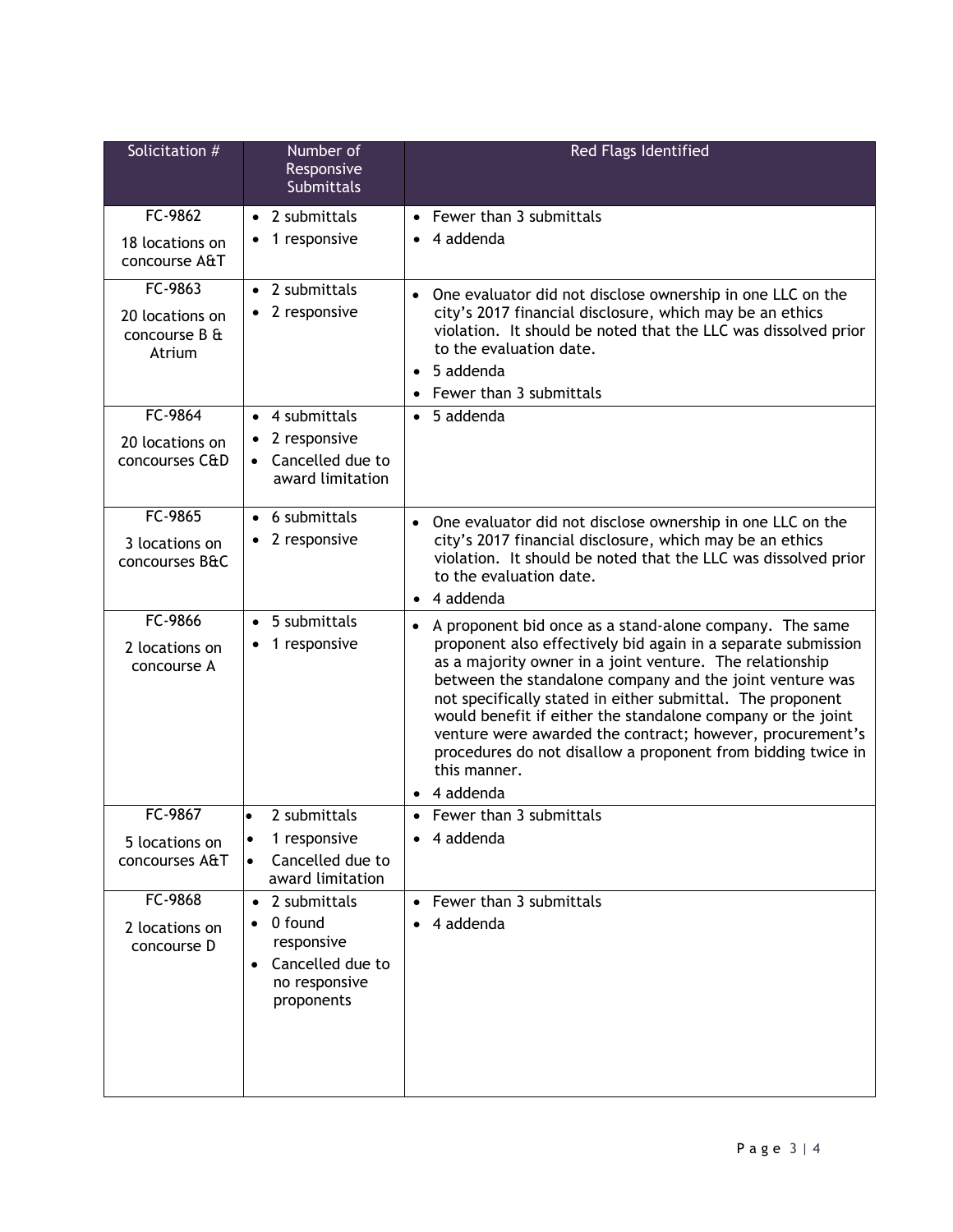| Solicitation #                                         | Number of<br>Responsive<br><b>Submittals</b>                            | Red Flags Identified                                                                                                                                                                                                                                                                                                                                                                                                                                                                                                                                                                                                                                                                                                                                                                                                                                                                                                                                                                        |
|--------------------------------------------------------|-------------------------------------------------------------------------|---------------------------------------------------------------------------------------------------------------------------------------------------------------------------------------------------------------------------------------------------------------------------------------------------------------------------------------------------------------------------------------------------------------------------------------------------------------------------------------------------------------------------------------------------------------------------------------------------------------------------------------------------------------------------------------------------------------------------------------------------------------------------------------------------------------------------------------------------------------------------------------------------------------------------------------------------------------------------------------------|
| FC-9869<br>2 locations on<br>concourse C               | $\bullet$ 3 submittals<br>1 responsive                                  | $\bullet$ 4 addenda                                                                                                                                                                                                                                                                                                                                                                                                                                                                                                                                                                                                                                                                                                                                                                                                                                                                                                                                                                         |
| FC-9870<br>7 locations on<br>concourses B&D            | • 1 submittal<br>1 responsive<br>• Cancelled due to<br>award limitation | • One evaluator did not disclose ownership in one LLC on the<br>city's 2017 financial disclosure, which may be an ethics<br>violation. It should be noted that the LLC was dissolved prior<br>to the evaluation date.<br>• Fewer than 3 submittals<br>4 addenda<br>$\bullet$                                                                                                                                                                                                                                                                                                                                                                                                                                                                                                                                                                                                                                                                                                                |
| FC-9871<br>7 vending<br>locations on<br>concourses A&D | • 2 submittals<br>1 found<br>responsive                                 | • DOP conducted two responsive reviews, one noting that a<br>proponent did not submit an attachment to Form 2 question<br>C1, and one that checked the attachment for Form 2 as<br>present and responsive. The final determination of<br>responsiveness is unclear based on the conflicting responsive<br>reviews. We did not find the required attachment during our<br>review, so it appears that procurement may have found the<br>proponent responsive in error. This proponent was the<br>recommended awardee.<br>• The proponent recommended for award was listed as a<br>subcontractor in the losing proponent's submittal. The losing<br>proponent listed the recommended awardee as a confirmed<br>subcontractor.<br>• One evaluator did not disclose ownership in one LLC on the<br>city's 2017 financial disclosure, which may be an ethics<br>violation. It should be noted that the LLC was dissolved prior<br>to the evaluation date.<br>Fewer than 3 submittals<br>5 addenda |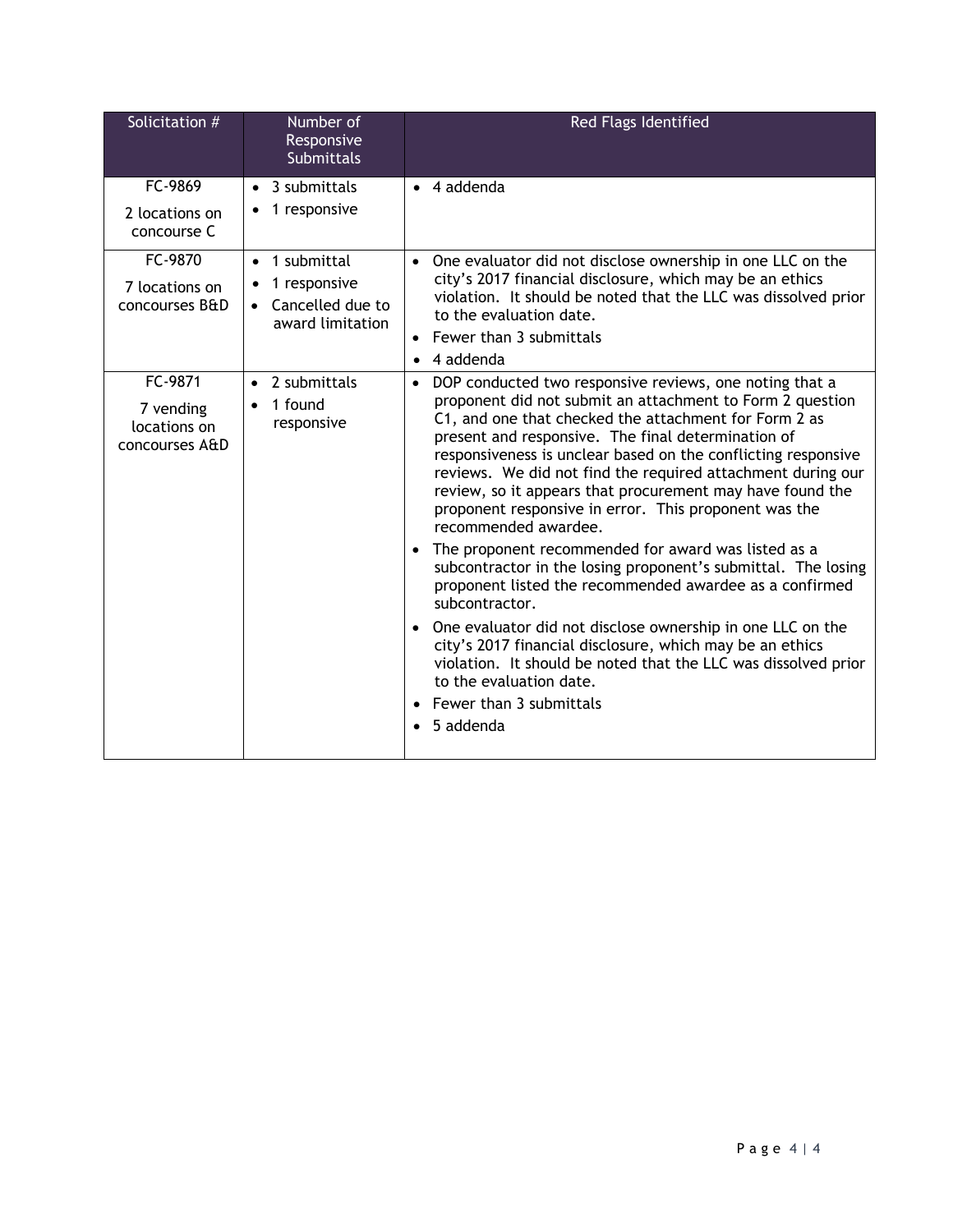

CITY OF ATLANTA

Keisha Lance Bottoms Mayor

**SUITE 1900** 55 TRINITY AVENUE, SW ATLANTA, GA 30303 (404) 330-6204 Fax: (404) 658-7705 Internet Home Page: [www.atlantaga.gov](http://www.ci.atlanta.ga.us/)

DEPARTMENT OF PROCUREMENT David L. Wilson II Chief Procurement Officer

**TO:** Amanda Noble, City Auditor

**FROM:** David Wilson, II

**DATE:** January 25, 2019

**SUBJECT:** Retail Concessions 2018 Independent Procurement Review Response

This response is in regard to your letter to me with the subject line Independent Procurement Review Results (PILOT). I have enclosed your letter for your reference. Your letter communicated the results of your review of ten Airport Retail 2018 Concessions packages. Your letter stated that in your review you found no apparent conflicts of interest among parties involved in the solicitations; however, you identified eight areas of concerns. Your areas of concern are summarized below along with my response to each concern:

1. In FC-9871, procurement identified a proponent as responsive and moved them forward for evaluation; however, in our review the proponent did not appear to submit all documentation, and department staff noted the missing documentation on one of the responsive review forms.

**Response: The referenced proponent's response to Form 2, question C1 was "See Attached". DOP made note of the response "See Attached" during the initial responsiveness review. When presented to CPO for final review, the CPO made the determination that the response "See Attached" did not necessarily mean that the referenced attachment had to immediately follow Form 2 in the proposal. The information requested on Form 2, question C1 was included in the proponent's proposal in their Executive Summary.**

2. In FC-9871, the proponent recommended for award was listed as a subcontractor in the losing proponent's submittal.

**Response: FC-9871 was procured as a Request for Proposals (RFP). In an RFP cost/price/financial offer is only one of multiple factors evaluated. Specifically, in FC-9871, the financial offer was worth only 10% of the total scoring, which significantly deters anticompetitive conduct as well as achieves free and open competition.** 

3. In FC-9866, a proponent bid twice - once as a majority owner in a partnership, then again as a stand-alone business.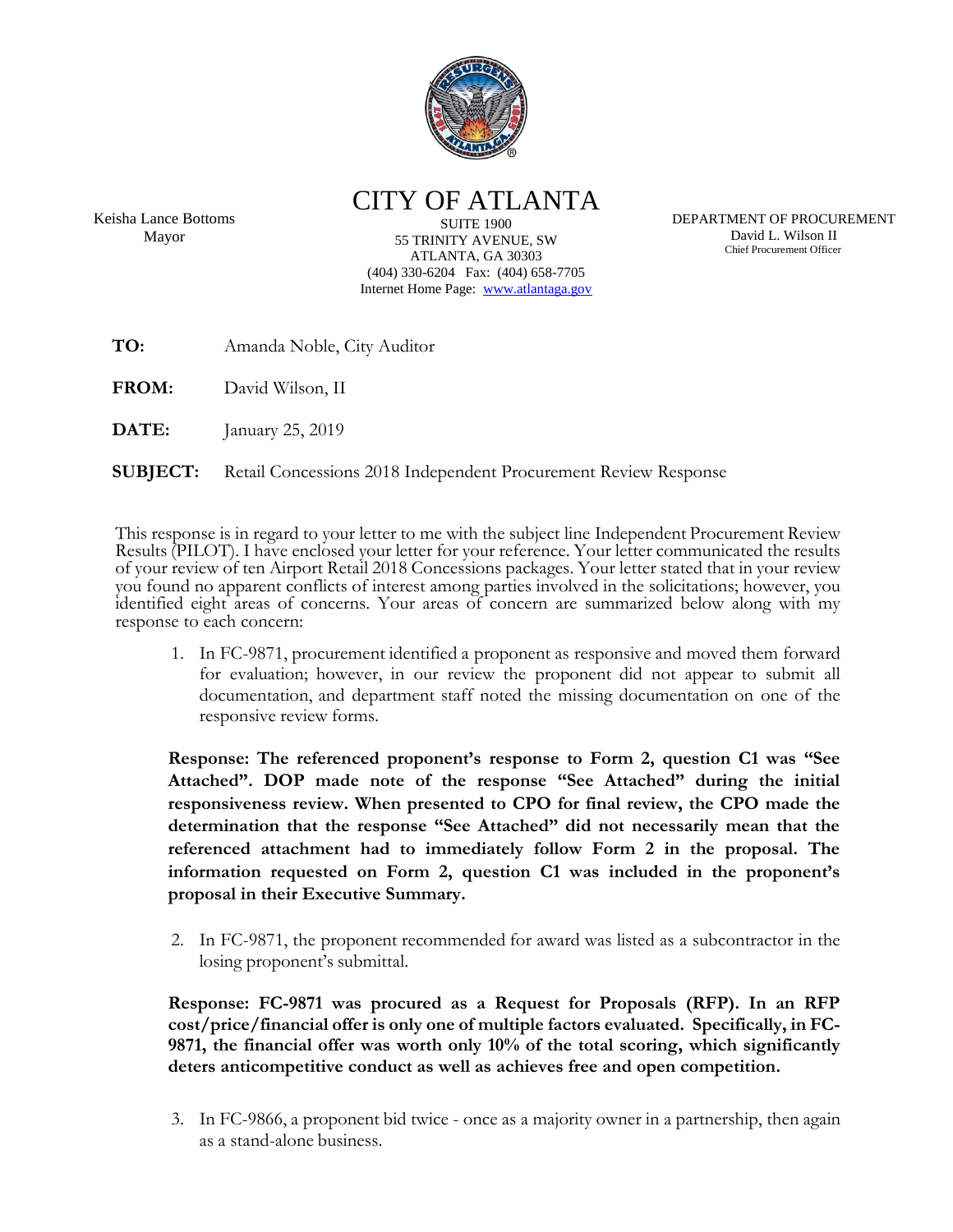## TO: Amanda Noble, City Auditor FROM: David Wilson **Re: Retail Concessions 2018 Independent Procurement Review Response**

January 25, 2019 Page -2-

> **Response: As stated in my response to concern number two, the likelihood of anticompetitive conduct in the RFP process is minimal. In addition, the larger number of submissions (five proposals submitted in response to FC-9866) further reduces the minimal possibility of such behavior.**

4. Six of the ten packages had fewer than three submittals.

**Response: Noted. DOP advertised the ten packages on both the City and State's electronic portals in support of maximizing competition. The Department of Aviation also held a Concessions industry day which over 600 persons attended. However, it is a prospective proponent's decision as to whether or not they submit a proposal in response to any RFP.** 

5. All of the packages had four or more addenda, which could indicate unclear specifications or unclear scope of work.

## **Response: Noted. However, DOP is not responsible for the development of specifications or scopes of work.**

6. An evaluator from the user agency failed to disclose ownership in one business on the city's 2017 financial disclosure form, which may be a potential ethics violation. The business did not appear to create a conflict of interest with the solicitations or the proponents, and the business was dissolved prior to the evaluation date. The evaluator reviewed FCs–9863, 9865, 9870, and 9871.

**Response: DOP does not have the capability to determine if an evaluator has not disclosed ownership or interest in a business on the financial disclosure form. Each evaluator is provided guidelines and trained regarding the evaluation process as well as required to submit his/her resume before selection and execute an agreement to abide by the City's Standards of Ethical Conduct.**

7. We noted that in at least one instance (FC-9871), procurement performed two responsive reviews of a proponent and reached different responsive determinations. Staff told us that they conduct validation reviews, which we believe is a prudent practice; however, it is not clear from the checklists which determination is final.

**Response: DOP made note of the response for Form 2, question C1. The CPO made the final determination and deemed the submittal responsive. Both checklists were presented to the CPO at the same time. The CPO's determination of responsiveness is evidenced by the CPO remark and initial at the top of the checklist page.** 

8. We also noted that in at least two instances (FC-9866 and FC-9868), the relationship between companies was not clear in the proposals, e.g., whether they are joint ventures, partnerships, etc.